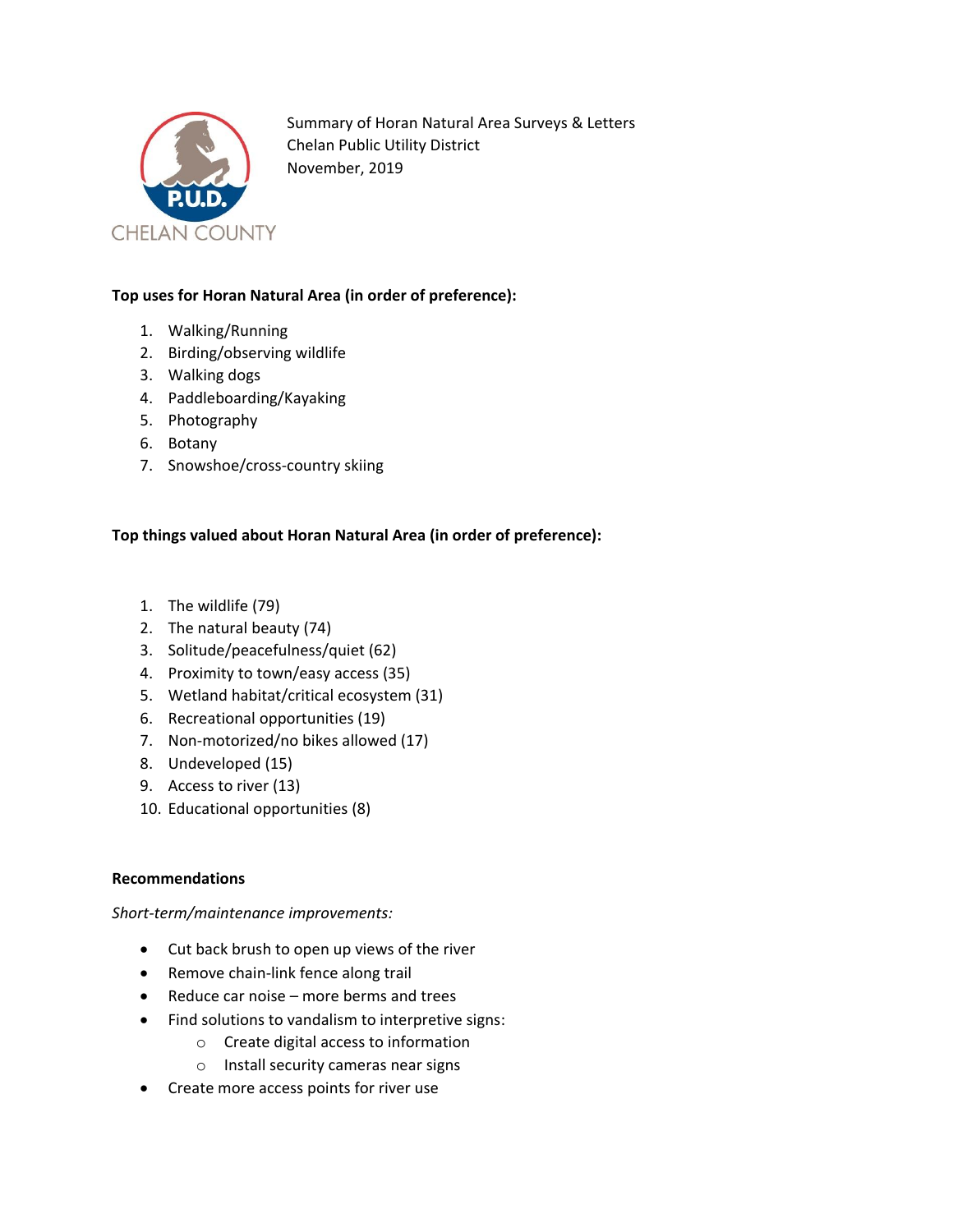- More regular maintenance of bathrooms
- Routine mowing of edges of trail
- Improve safety along trail
	- o Several emergency buttons located along trail in case of distress
- More benches in prime birding locations
	- o Replace existing benches
- More foot trails
- Install no-wake zone signs in river near area
- Allow bikes in area
- Snow/ice removal to allow for more winter use
- "Rocking" the parts of the trail that get muddy
- Add a drinking fountain
- Remove degrading interpretive signs

#### *Long-term/structural improvements:*

- Reconsider impact of Confluence Parkway/reconsider entire project
	- $\circ$  Find new location for new "Parkway" bridge in between pedestrian bridge and traffic bridge
- Build tribal cultural center and/or cultural history site
- Relocate radio towers
- Purchase and incorporate remaining tracts of land immediately adjacent to property
	- o Specifically, acquire McQuaig Property
- Establish environmental educational center
- Create pedestrian bridge over the train tracks from HNA to LaQuinta area

#### *New Programs or educational opportunities:*

- More educational signs
	- o Historical/cultural use of the area
	- o Native peoples use of the area/honoring of Native Americans
	- o Bi-lingual sings
	- o Plant/bird/wildlife identification
	- o Climate change information
- Allow Wenatchi tribe to be part-owners/stakeholders of land
- Horan Natural Area website (or social media page) with current information on species nesting/breeding in the area

#### *Environmental strategies/adaptations:*

- Improve water flow to ponds and marsh areas
- An "aquatic trail" to encourage canoeing up the river
- Vegetation management plan
	- o Promote native species
	- o Increase weeding/removal of invasive species
	- o Remove exotic grasses